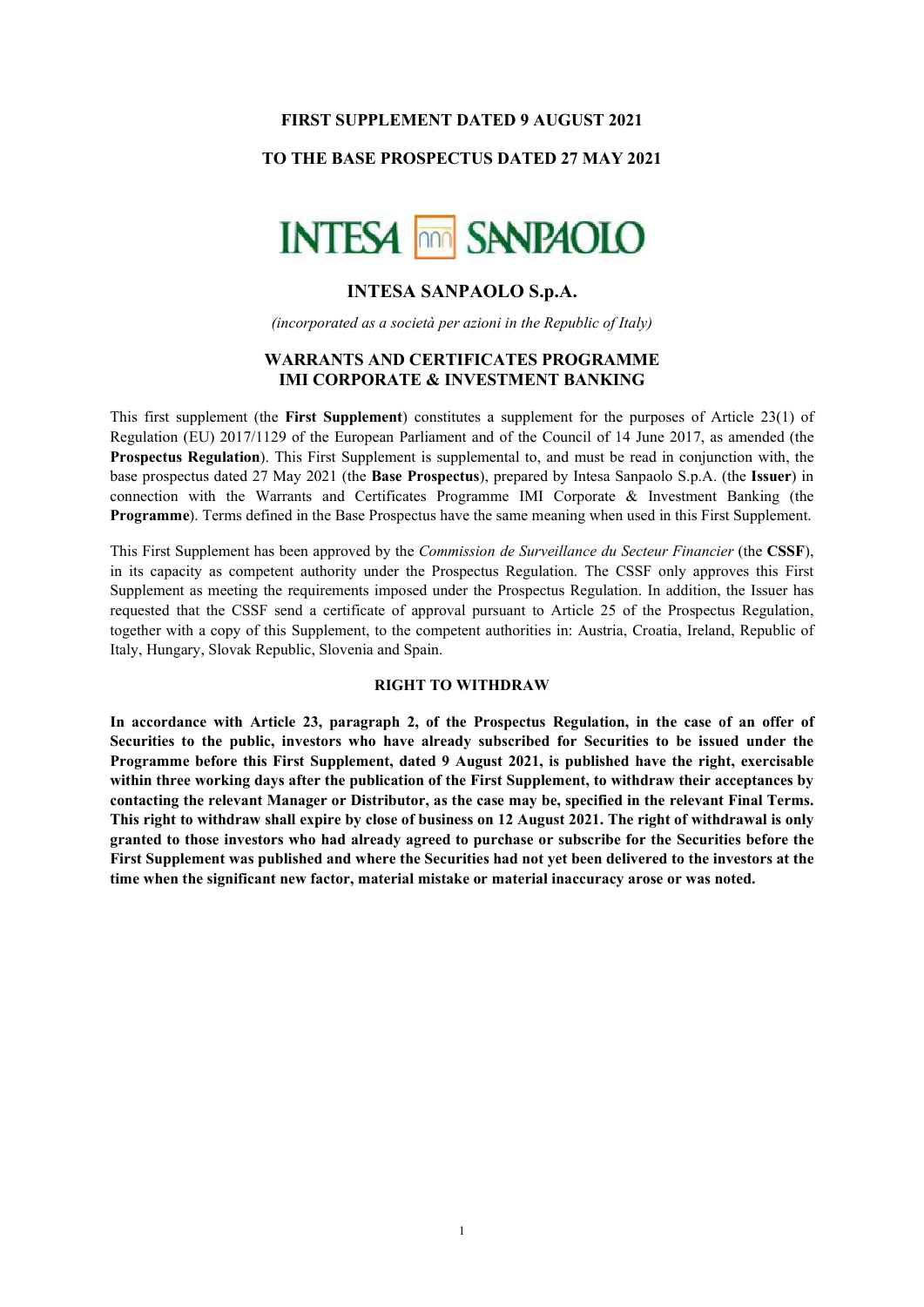#### 1 PURPOSE OF THIS SUPPLEMENT

The purpose of this First Supplement is to (i) incorporate by reference in the Base Prospectus the press release dated 30 July 2021 relating to the "Intesa Sanpaolo: 2021 EU-Wide Stress Test Results" and the press release dated 4 August 2021 relating to the "Intesa Sanpaolo: Consolidated Results as at 30 June 2021"; (ii) update the section of the Base Prospectus entitled "DESCRIPTION OF THE ISSUER" and (iii) update the section of the Base Prospectus entitled "GENERAL INFORMATION".

Copies of the Base Prospectus, this First Supplement and the documents incorporated by reference will be available without charge from the registered office of the Issuer and from the specified offices of the Principal Security Agent for the time being in Luxembourg. The Base Prospectus and this First Supplement are available on the official website of the Issuer at www.intesasanpaolo.prodottiequotazioni.com/EN and on the official website of the Luxembourg Stock Exchange at www.bourse.lu. The documents incorporated by reference are available on the official website of the Issuer at https://group.intesasanpaolo.com/en/ and on the official website of the Luxembourg Stock Exchange at www.bourse.lu.

The date of this Supplement is 9 August 2021.

The Issuer accepts responsibility for the information contained in this First Supplement and declares that, having taken all reasonable care to ensure that such is the case, the information contained in this First Supplement is, to the best of its knowledge, in accordance with the facts and contains no omission likely to affect the import of such information.

Save as disclosed in this First Supplement, there has been no other significant new factor and there are no material mistakes or inaccuracies relating to information included in the Base Prospectus which is capable of affecting the assessment of Securities issued under the Programme since the publication of the Base Prospectus. To the extent that there is any inconsistency between (a) any statement in this First Supplement or any statement incorporated by reference into the Base Prospectus by this First Supplement and (b) any other statement in or incorporated by reference in the Base Prospectus, the statements in this First Supplement will prevail.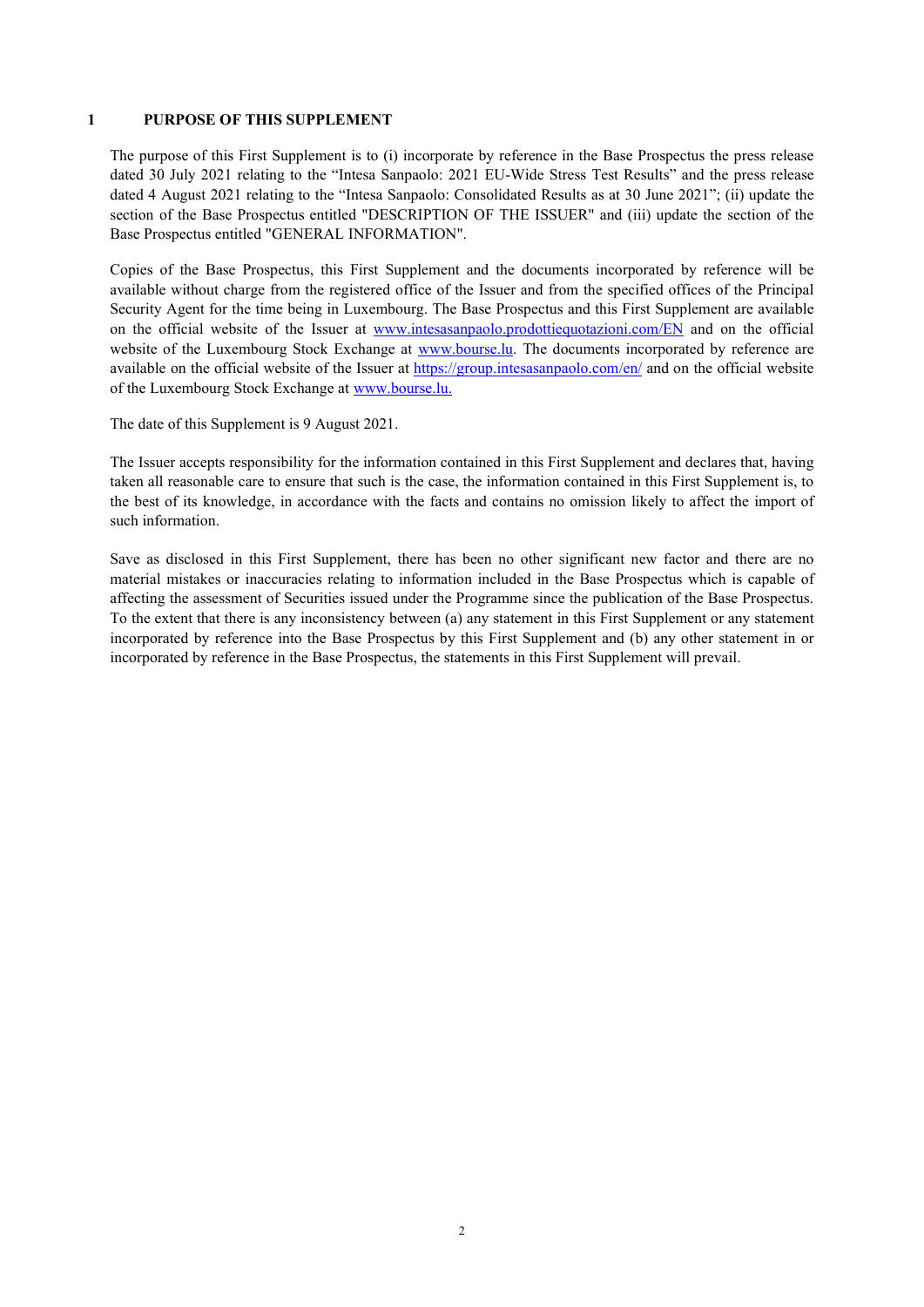## 2 DOCUMENTS INCORPORATED BY REFERENCE

The information set out below supplements the section of the Base Prospectus entitled "DOCUMENTS INCORPORATED BY REFERENCE" on pages 55 to 57 of the Base Prospectus.

The press release dated 30 July 2021 entitled "Intesa Sanpaolo: 2021 EU-Wide Stress Test Results" (the "30 July 2021 Press Release"), is, to the extent of those pages specified in the cross-reference list further below, incorporated by reference in and forms part of this First Supplement and shall, by virtue of this First Supplement, be deemed to be incorporated by reference in, and form part of, the Base Prospectus.

The 30 July 2021 Press Release can be accessed at the following website:

https://group.intesasanpaolo.com/content/dam/portalgroup/repository-documenti/investor-relations/comunicatistampa-en/2021/07/20210730\_ST\_eng.pdf

The press release dated 4 August 2021 entitled "Intesa Sanpaolo: Consolidated Results as at 30 June 2021" (the "4 August 2021 Press Release"), is, to the extent of those pages specified in the cross-reference list further below, incorporated by reference in and forms part of this First Supplement and shall, by virtue of this First Supplement, be deemed to be incorporated by reference in, and form part of, the Base Prospectus.

The 4 August 2021 Press Release can be accessed at the following website:

https://group.intesasanpaolo.com/content/dam/portalgroup/repository-documenti/investor-relations/comunicatistampa-en/2021/08/20210804\_1H21Ris\_uk.pdf

For the avoidance of doubt, unless specifically incorporated by reference into the Base Prospectus, information contained on the website does not form part of the Base Prospectus.

#### Cross-reference list

The following tables show where the information required under article 19(2) of Regulation (EU) 2017/1129 can be found in the above-mentioned documents.

| 30 July 2021 Press Release                                                                                                     | Page number(s) |
|--------------------------------------------------------------------------------------------------------------------------------|----------------|
| Intesa Sanpaolo – EU-Wide Stress Test Results                                                                                  |                |
| 4 August 2021 Press Release                                                                                                    | Page number(s) |
| Reclassified consolidated statement of income<br>Quarterly development of the reclassified consolidated statement of<br>income | 27-28<br>29-30 |
| Reclassified consolidated balance sheet<br>Quarterly development of the reclassified consolidated balance sheet                | 31<br>32       |
| Breakdown of financial highlights by business area                                                                             | 33             |

Any information contained in or incorporated by reference in the 30 July 2021 Press Release and in the 4 August 2021 Press Release, which is not included in the cross-reference lists in this First Supplement is either not relevant to investors or is covered elsewhere in the Base Prospectus and, for the avoidance of doubt, unless specifically incorporated by reference into the Base Prospectus, information contained on the website does not form part of the Base Prospectus.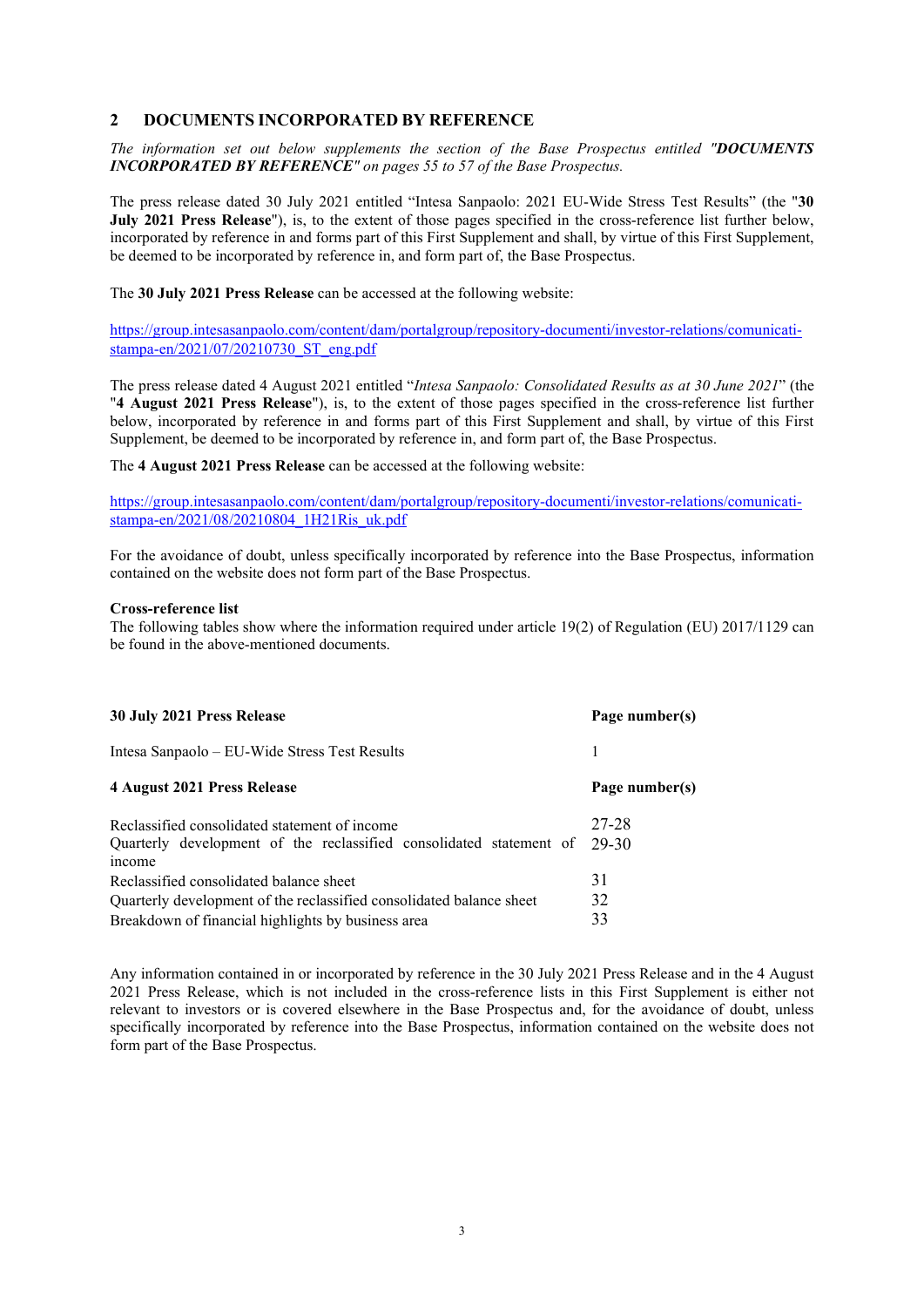## 3 DESCRIPTION OF THE ISSUER

3.1 The paragraph on page 236 of the Base Prospectus entitled "Principal Shareholders" in the Section "DESCRIPTION OF THE ISSUER", before the sub-paragraph beginning "The Italian regulations (Article 120 of Consolidated Law on Finance "TUF") […]" shall be deleted in its entirety and replaced by the following:

## "Principal Shareholders

As of 2 June 2021, the shareholder structure of Intesa Sanpaolo was composed as follows (holders of shares exceeding 3% <sup>(\*)(\*\*)</sup>.

### Shareholder Ordinary shares and percentage of ordinary shares

| <b>Shareholder</b>     | <b>Ordinary shares</b> | % of ordinary shares |
|------------------------|------------------------|----------------------|
| Compagnia di San Paolo | 1.188.947.304          | 6.119%               |
| BlackRock Inc. $(1)$   | 972,416,733            | $5.005\%$            |
| Fondazione Cariplo     | 767,029,267            | 3.948%               |

 $(*)$  Shareholders that are fund management companies may be exempted from disclosure up to the 5% threshold.

 $(*)$  JP Morgan Chase & Co. holds an aggregate investment equal to 6.854% as per form 120 B dated 2 June 2021.

 $^{(1)}$  BlackRock Inc. holds, as a fund management company, an aggregate investment equal to 5.066%, as per form 120B dated 4 December 2020."